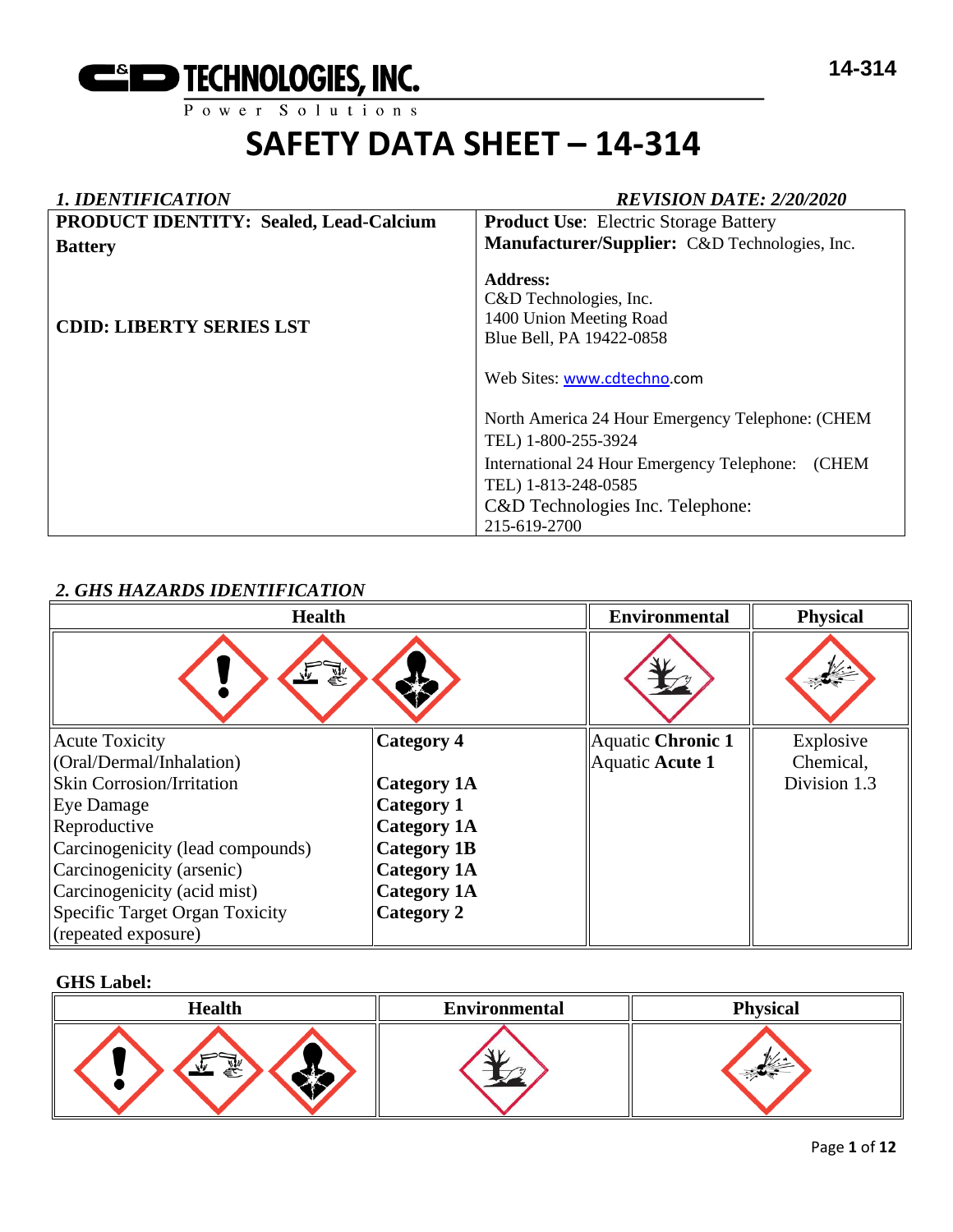# **EXECUTE THE THE TECHNOLOGIES, INC.**

# **SAFETY DATA SHEET – 14-314**

| <b>Hazard Statements</b>                         | <b>Precautionary Statements</b>                                                                                                                           |
|--------------------------------------------------|-----------------------------------------------------------------------------------------------------------------------------------------------------------|
| DANGER!                                          | Obtain special instructions before use.                                                                                                                   |
| Harmful if swallowed, inhaled, or in contact     | Do not handle until all safety precautions have been read and understood.                                                                                 |
| with skin.                                       | Wash thoroughly after handling.<br>Do not eat drink or smoke when using this product.                                                                     |
| Acid causes severe skin burns and eye            | Avoid contact during pregnancy/while nursing.                                                                                                             |
| damage.                                          | Wear protective gloves/protective clothing, eye protection/face protection.                                                                               |
| May damage fertility or the unborn child if      | Use only outdoors or in a well-ventilated area.<br>Avoid contact with internal acid.                                                                      |
| ingested or inhaled.                             | Do not breathe dust/fume/gas/mist/vapors/spray.                                                                                                           |
| May cause harm to breast-fed children.           | Keep away from heat/sparks/open flames/hot surfaces. No smoking                                                                                           |
| May cause cancer if ingested or inhaled.         | <b>IF SWALLOWED OR CONSUMED:</b> rinse mouth.                                                                                                             |
| Causes skin irritation, serious eye damage.      | Do NOT induce vomiting. Call a poison center/doctor if you feel unwell.                                                                                   |
| Contact with internal components may cause       | <b>IF ON CLOTHING OR SKIN</b> (or hair): Remove/Take off immediately all contaminated<br>clothing and wash it before reuse. Rinse skin with water/shower. |
| irritation or severe burns.                      | <b>IF INHALED:</b> Remove person to fresh air and keep comfortable for breathing.                                                                         |
| Causes damage to central nervous system,         | Immediately call a POISON CENTER or doctor/physician.                                                                                                     |
| blood and kidneys through prolonged or           | <b>IF IN EYES:</b> Rinse cautiously with water for several minutes.                                                                                       |
| repeated exposure if ingested or inhaled.        | Remove contact lenses, if present and easy to do. Continue rinsing.<br>If exposed/concerned, or if you feel unwell seek medical attention/advice.         |
| Irritating to eyes, respiratory system, and skin | Store locked up, in a well-ventilated area, in accordance with local and national                                                                         |
| May form explosive air/gas mixture during        | regulation.                                                                                                                                               |
| charging.                                        | Dispose of contents/container in accordance with local and national regulation                                                                            |
| Explosive, fire, blast or projection hazard.     | Keep out of reach of children.                                                                                                                            |

| <b>HEALTH HAZARDS</b>            |             |                                                |
|----------------------------------|-------------|------------------------------------------------|
| <b>Acute Toxicity</b>            | Signal Word | <b>Hazard Statement</b>                        |
| Oral A.1 (6)                     | Warning     | H302: Harmful if swallowed                     |
| Dermal A.1 $(5)$                 | Warning     | H312: Harmful in contact with skin             |
| Inhalation A.1 $(5)$             | Warning     | H332: Harmful if inhaled                       |
|                                  |             |                                                |
| Skin Irritation                  |             |                                                |
| A.2(2)                           | Warning     | H315: Causes skin irritation                   |
| <b>Skin Corrosion</b>            |             |                                                |
| A.2 (1A.1B.1C)                   | Danger      | H314: Causes serious skin burns and eye damage |
| Serious Eye Damage               |             |                                                |
| A.3(1)                           | Danger      | H318: Causes serious eye damage                |
| Eye Irritation                   |             |                                                |
| A.3 (2A)                         | Warning     | H319: Causes serious eye irritation            |
| <b>Respiratory Sensitization</b> |             |                                                |
| A.4(1A, 1B)                      | Danger      | H334: May cause allergy or asthma symptoms or  |
|                                  |             | breathing difficulties if inhaled              |
| <b>Skin Sensitization</b>        |             |                                                |
| A.4(1A, 1B)                      | Warning     | H317: May cause an allergic skin reaction      |
| <b>Germ Cell Mutagenicity</b>    |             |                                                |
| $A.5$ (1A, 1B)                   | Danger      | H:340: May cause genetic defects               |
| A.5(2)                           | Warning     | H341: Suspected of causing genetic defects     |
| Carcinogenicity                  |             |                                                |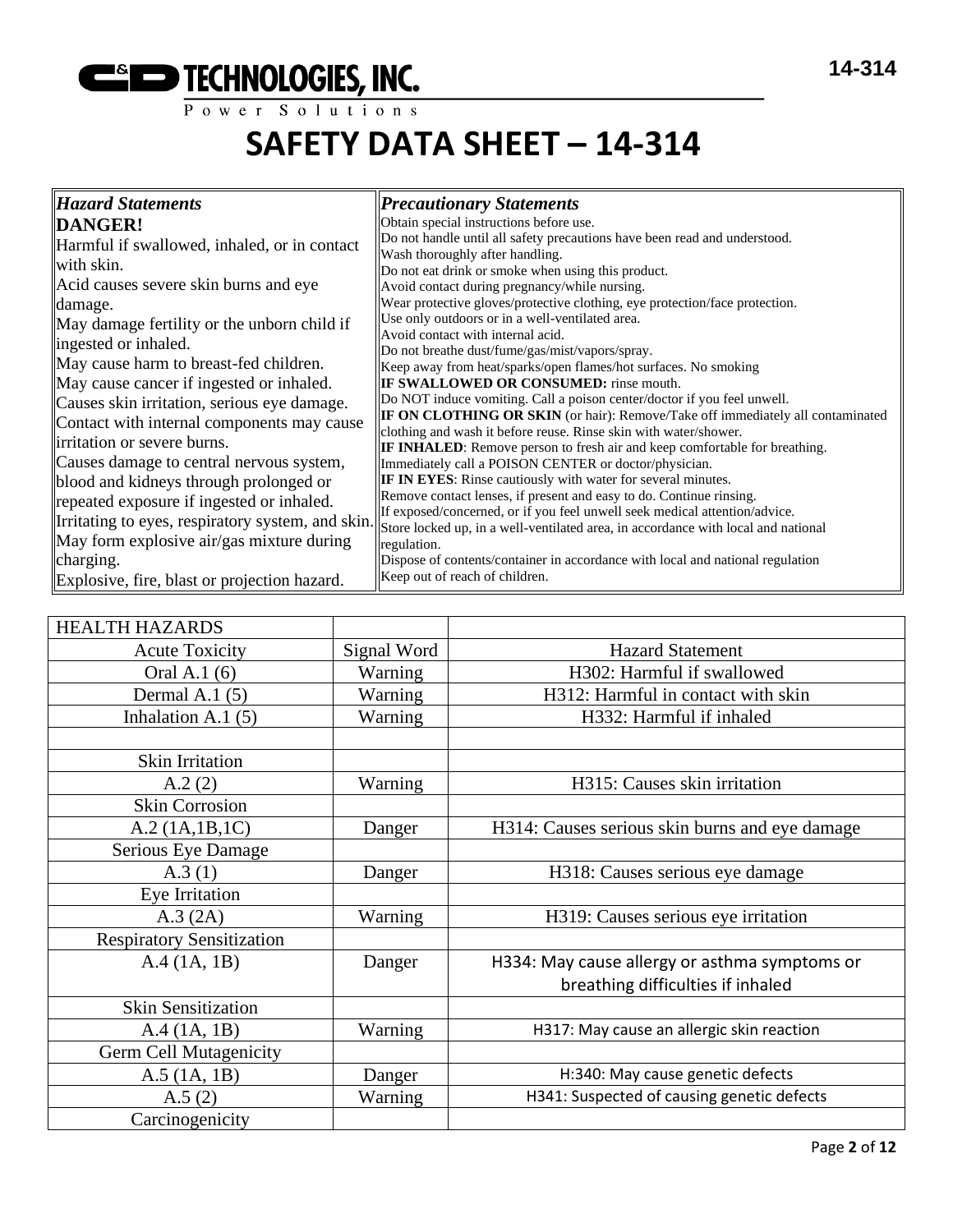

| $A.6$ (1A, 1B)                                           | Danger  | H350: May cause cancer                                     |
|----------------------------------------------------------|---------|------------------------------------------------------------|
| A.6(2)                                                   | Warning | H351: Suspected of causing cancer                          |
| <b>Reproductive Toxicity</b>                             |         |                                                            |
| A.7(1A, 1B)                                              | Danger  | H360: May damage fertility or the unborn child.            |
| A.7(2)                                                   | Warning | H361: Suspected of damaging fertility or the unborn child. |
| <b>Specific Target Organ Toxicity</b><br>Single Exposure |         |                                                            |
| A.8(1)                                                   | Danger  | H370: Causes damage to organs                              |
| A.8(2)                                                   | Warning | H371: May cause damage to organs                           |
| <b>Specific Target Organ Toxicity</b>                    |         |                                                            |
| Repeated or Prolonged Exposure                           |         |                                                            |
| A.9(1)                                                   | Danger  | H372: Causes damage to organs                              |
| A.9 $(2)$                                                | Warning | H373: May cause damage to organs                           |
| <b>Aspiration Hazard</b>                                 |         |                                                            |
| A.10(1)                                                  | Danger  | H304: May be fatal if swallowed and enters airways         |
| ENVIRONMENTAL HAZARDS                                    |         |                                                            |
| <b>Aquatic Toxicity Acute</b>                            |         |                                                            |
| 1.1                                                      | Warning | H400: Very toxic to aquatic life                           |
| <b>Aquatic Toxicity Chronic</b>                          |         |                                                            |
| 2.1                                                      | Warning | H410: Very toxic to aquatic life with long lasting effects |

# *3. \*COMPOSITION / INFORMATION ON INGREDIENTS*

| <b>INGREDIENTS (Chemical/Common Names):</b>        | CAS No.:  | $%$ by Wt: |
|----------------------------------------------------|-----------|------------|
| Lead, Lead Compounds                               | 7439-92-1 | 66-70      |
| Sulfuric Acid/ Battery Electrolyte 1.300 sg 40% wt | 7664-93-9 | $6 - 7$    |
| (H2SO4/H2O)                                        |           |            |
| Copper                                             | 7440-50-8 | < 0.01     |
| Aluminum                                           | 7429-90-5 | < 0.01     |
| Tin                                                | 7440-31-5 | < 0.1      |
| NON-HAZARDOUS INGREDIENTS                          |           |            |
| Water                                              |           | $13 - 14$  |
| Calcium                                            | 7440-70-2 | 0.01       |
| <b>Inert Components</b>                            |           | $10-13$    |

# *4. FIRST AID MEASURES*

# **INHALATION:**

Sulfuric Acid: Remove to fresh air immediately. If not breathing, give artificial respiration. If breathing is difficult, give oxygen. Consult a physician.

Lead: Remove from exposure, gargle, wash nose and lips; consult physician.

# **INGESTION:**

Sulfuric Acid: Give large quantities of water; Do NOT induce vomiting or aspiration into the lungs may occur and can cause permanent injury or death; consult physician.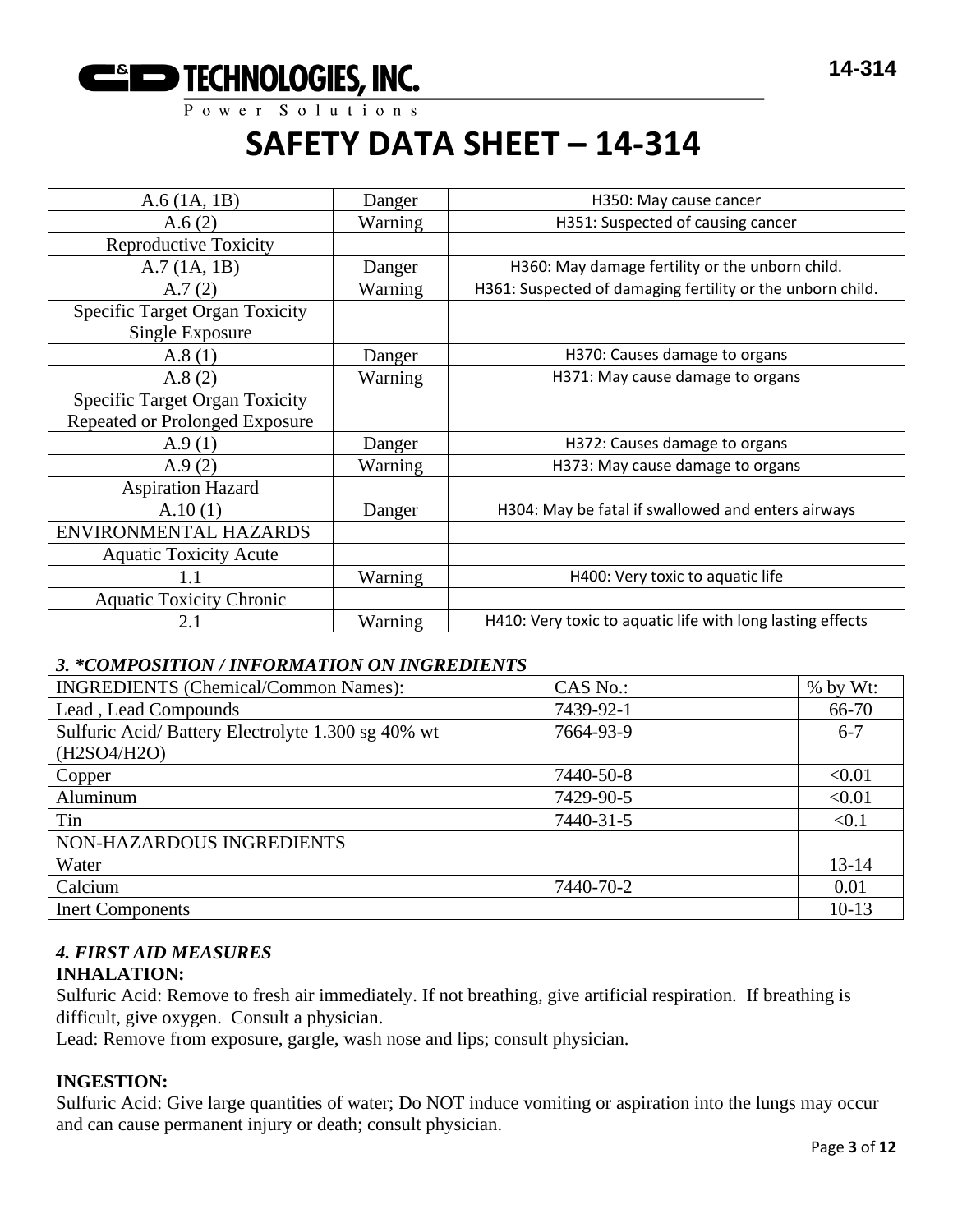

# **SAFETY DATA SHEET – 14-314**

Lead: Consult physician immediately.

# **SKIN:**

Sulfuric Acid: Flush with large amounts of water for at least 15 minutes; remove contaminated clothing completely, including shoes. If symptoms persist, seek medical attention. Wash contaminated clothing before reuse. Discard contaminated shoes.

Lead: Wash immediately with soap and water.

# **EYES:**

Sulfuric Acid and Lead: Flush immediately with large amounts of water for at least 15 minutes while lifting lids; Seek immediate medical attention if eyes have been exposed directly to acid.

# *5. FIRE FIGHTING MEASURES*

**Flash Point:** Not Applicable **Flammable Limits:** LEL =  $4.1\%$  (Hydrogen Gas in air); UEL =  $74.2\%$ **Extinguishing media:** CO2; foam; dry chemical. Do not use carbon dioxide directly on cells. Avoid breathing vapors. Use appropriate media for surrounding fire.

# **Fire Fighting Procedures:**

Use positive pressure, self-contained breathing apparatus. Beware of acid splatter during water application and wear acid-resistant clothing, gloves, face and eye protection. If batteries are on charge, shut off power to the charging equipment, but note that strings of series connected batteries may still pose risk of electric shock even when charging equipment is shut down.

# **Hazardous Combustion Products:**

Highly flammable hydrogen gas is generated during charging and operation of batteries. If ignited by burning cigarette, naked flame or spark, may cause battery explosion with dispersion of casing fragments and corrosive liquid electrolyte. Carefully follow manufacturer's instructions for installation and service. Keep away all sources of gas ignition and do not allow metallic articles to simultaneously contact the negative and positive terminals of a battery. Follow manufacturer's instructions for installation and service.

# *6: ACCIDENTAL RELEASE MEASURES*

Stop flow of material, contain/absorb small spills with dry sand, earth or vermiculite. Do not use combustible materials. If possible, carefully neutralize spilled electrolyte with soda ash, sodium bicarbonate, lime, etc. Wear acid-resistant clothing, boots, gloves, and face shield. Do not allow discharge of un-neutralized acid to sewer. Acid must be managed in accordance with approved local, state, and federal requirements. Consult state environmental agency and/or federal EPA.

# *7. HANDLING AND STORAGE*

# **Handling:**

Unless involved in recycling operations, do not breach the casing or empty the contents of the battery. Handle carefully and avoid tipping, which may allow electrolyte leakage. There may be increasing risk of electric shock from strings of connected batteries. Keep containers tightly closed when not in use. If battery case is broken,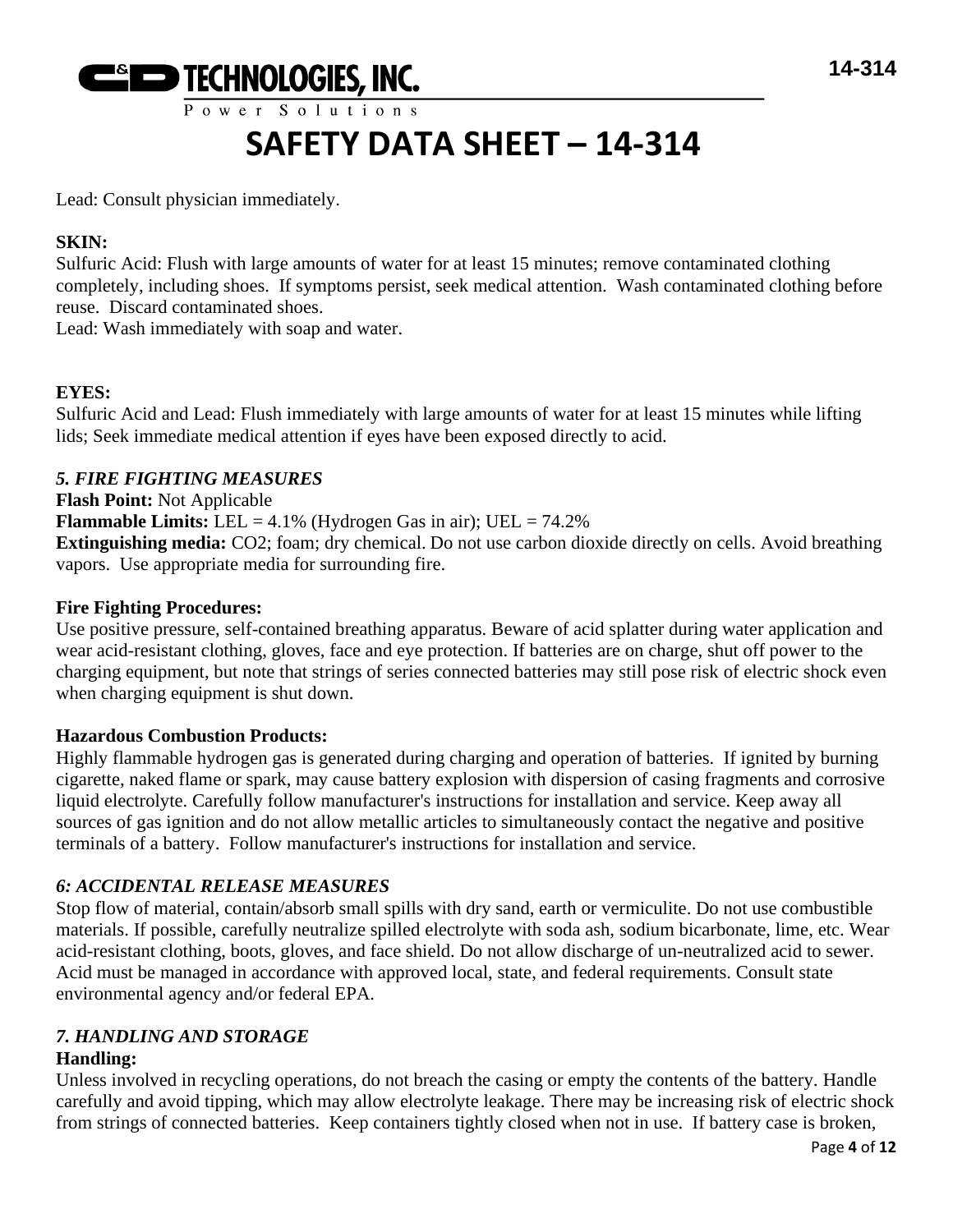

# **SAFETY DATA SHEET – 14-314**

avoid contact with internal components. Keep vent caps on and cover terminals to prevent short circuits. Place cardboard between layers of stacked automotive batteries to avoid damage and short circuits. Keep away from combustible materials, organic chemicals, reducing substances, metals, strong oxidizers and water. Use banding or stretch wrap to secure items for shipping.

#### **Storage:**

Store batteries under roof in cool, dry, well-ventilated areas separated from incompatible materials and from activities that may create flames, spark, or heat. Store on smooth, impervious surfaces provided with measures for liquid containment in the event of electrolyte spills. Keep away from metallic objects that could bridge the terminals on a battery and create a dangerous short-circuit.

#### **Charging:**

There is a possible risk of electric shock from charging equipment and from strings of series connected batteries, whether or not being charged. Shut-off power to chargers whenever not in use and before detachment of any circuit connections. Batteries being charged will generate and release flammable hydrogen gas. Charging space should be ventilated. Keep battery vent caps in position. Prohibit smoking and avoid creation of flames and sparks nearby. Wear face and eye protection when near batteries being charged.

# *8. EXPOSURE CONTROLS / PERSONAL PROTECTION*

| $\mathbf{L}$ $\mathbf{L}$ $\mathbf{L}$ $\mathbf{L}$ $\mathbf{L}$ $\mathbf{L}$ $\mathbf{L}$ $\mathbf{L}$ $\mathbf{L}$ $\mathbf{L}$ $\mathbf{L}$ $\mathbf{L}$ $\mathbf{L}$ $\mathbf{L}$ $\mathbf{L}$ $\mathbf{L}$ $\mathbf{L}$ $\mathbf{L}$ $\mathbf{L}$ $\mathbf{L}$ $\mathbf{L}$ $\mathbf{L}$ $\mathbf{L}$ $\mathbf{L}$ $\mathbf{$ |                 |              |                 |            |             |               |
|------------------------------------------------------------------------------------------------------------------------------------------------------------------------------------------------------------------------------------------------------------------------------------------------------------------------------------|-----------------|--------------|-----------------|------------|-------------|---------------|
| <b>INGREDIENTS</b>                                                                                                                                                                                                                                                                                                                 | <b>OSHA PEL</b> | <b>ACGIH</b> | <b>US NIOSH</b> | Quebec PEV | Ontario OEL | <b>EU OEL</b> |
| (Chemical/Common Names):                                                                                                                                                                                                                                                                                                           |                 |              |                 |            |             |               |
| Lead, Lead Compounds                                                                                                                                                                                                                                                                                                               | 0.05            | 0.05         | 0.05            | 0.05       | 0.05        | 0.15(b)       |
| Sulfuric Acid/Electrolyte                                                                                                                                                                                                                                                                                                          |                 | 0.2          |                 |            | 0.2         | 0.05(c)       |
| $(H_2SO_4/H_2O)$                                                                                                                                                                                                                                                                                                                   |                 |              |                 |            |             |               |
| Copper                                                                                                                                                                                                                                                                                                                             | 1.0             | 1.0          | 1.0             | 0.05       | 0.05        | 0.15(b)       |
| Aluminum                                                                                                                                                                                                                                                                                                                           | 15.0            | 10.0         | 0.05            | 0.05       | 0.05        | 0.15(b)       |
| Tin                                                                                                                                                                                                                                                                                                                                | 2.0             | 2.0          |                 |            |             |               |

# **Exposure Limits (mg/m<sup>3</sup> ) Note: N.E. = Not Established**

**(a)**As dusts/mists **(b)**As inhalable aerosol **(c)**Thoracic fraction

# **Engineering Controls (Ventilation):**

Store and handle in well-ventilated area. If mechanical ventilation is used, components must be acid-resistant. Handle batteries cautiously, do not tip to avoid spills. Make certain vent caps are on securely. If battery case is damaged, avoid bodily contact with internal components. Wear protective clothing, eye and face protection, when filling, charging or handling batteries. Do not allow metallic materials to simultaneously contact both the positive and negative terminals of the batteries. Charge batteries in areas with adequate ventilation. General dilution ventilation is acceptable.

# **Respiratory Protection (NIOSH/MSHA approved):**

None required under normal conditions. When concentrations of sulfuric acid mist are known to exceed PEL, use NIOSH or MSHA-approved respiratory protection.

# **Skin Protection:**

If battery case is damaged, use rubber or plastic acid-resistant gloves with elbow-length gauntlet, acid-resistant apron, clothing and boots.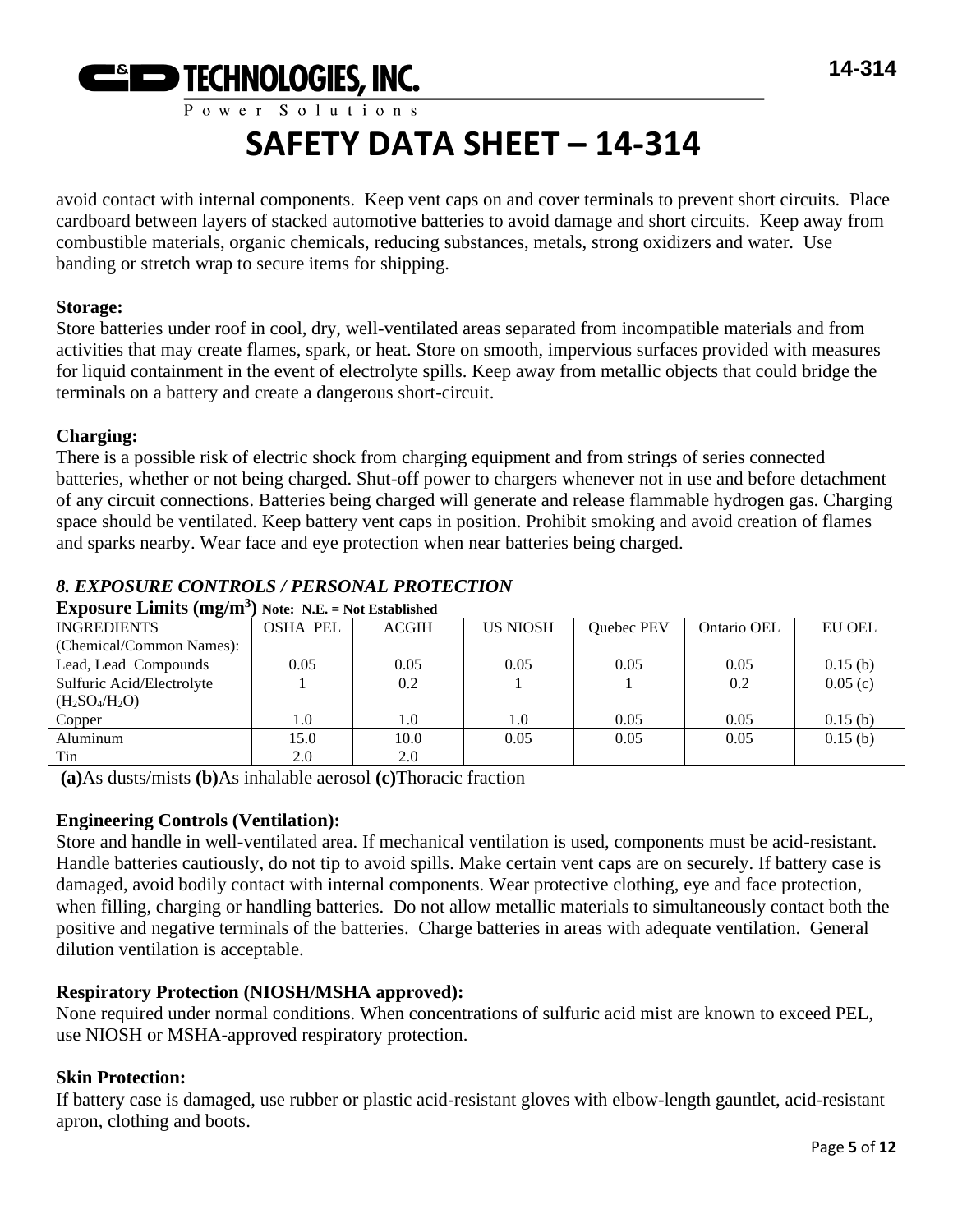

#### **Eye Protection:**

If battery case is damaged, use chemical goggles or face shield.

#### **Other Protection:**

In areas where water and sulfuric acid solutions are handled in concentrations greater than 1%, emergency eyewash stations and showers should be provided, with unlimited water supply. Chemically impervious apron and face shield recommended when adding water or electrolyte to batteries. Wash Hands after handling.

# *9. PHYSICAL AND CHEMICAL PROPERTIES*

| Properties Listed Below are for Electrolyte:                                                     |                                      |                                              |                                       |
|--------------------------------------------------------------------------------------------------|--------------------------------------|----------------------------------------------|---------------------------------------|
|                                                                                                  | Boiling Point: $\vert$ 110° - 112° C | Specific Gravity (H2O = 1):   1.245 +/- 0.01 |                                       |
| <b>Melting Point:</b>                                                                            | N/A                                  | Vapor Pressure (mm Hg):                      | 13.8                                  |
| Solubility in Water:                                                                             | N/A                                  | Vapor Density (AIR = 1):                     | <b>Greater than 1</b>                 |
| Evaporation Rate:                                                                                | Less than 1                          | % Volatile by Weight:                        | N/A                                   |
| (Butyl Acetate $= 1$ )                                                                           |                                      |                                              |                                       |
| $pH$ :                                                                                           | $\sim$ 1 to 2                        |                                              | Flash Point:   Below room temperature |
|                                                                                                  |                                      |                                              | (as hydrogen gas)                     |
| LEL (Lower Explosive                                                                             | 4%                                   | UEL (Upper Explosive Limit)   74% (Hydrogen) |                                       |
| Limit)                                                                                           | (Hydrogen)                           |                                              |                                       |
| Manufactured article; no apparent odor. Gelled electrolyte is a clear to<br>Appearance and Odor: |                                      |                                              |                                       |
| cloudy liquid with a sharp, penetrating, pungent odor. Formed lead                               |                                      |                                              |                                       |
| dioxide is dark brown in color with a slight acidic odor.                                        |                                      |                                              |                                       |

# *10. STABILITY AND REACTIVITY*

Stability: Stable X Unstable \_\_ This product is stable under normal conditions at ambient temperature.

**Conditions to Avoid:** Prolonged overcharge at high current; sources of ignition.

#### **Incompatibilities:** (materials to avoid)

Electrolyte: Contact with combustibles and organic materials may cause fire and explosion. Also reacts violently with strong reducing agents, metals, sulfur trioxide gas, strong oxidizers, and water. Contact with metals may produce toxic sulfur dioxide fumes and may release flammable hydrogen gas.

Lead compounds: Avoid contact with strong acids, bases, halides, halogenates, potassium nitrate,

permanganate, peroxides, nascent hydrogen, and reducing agents.

Arsenic compounds: strong oxidizers; bromine azide. NOTE: hydrogen gas can react with inorganic arsenic to form the highly toxic gas – arsine

#### **Hazardous Decomposition Products:**

Electrolyte: Sulfur trioxide, carbon monoxide, sulfuric acid mist, sulfur dioxide, hydrogen sulfide. Lead compounds: Temperatures above the melting point are likely to produce toxic metal fume, vapor, or dust; contact with strong acid or base or presence of nascent hydrogen may generate highly toxic arsine gas.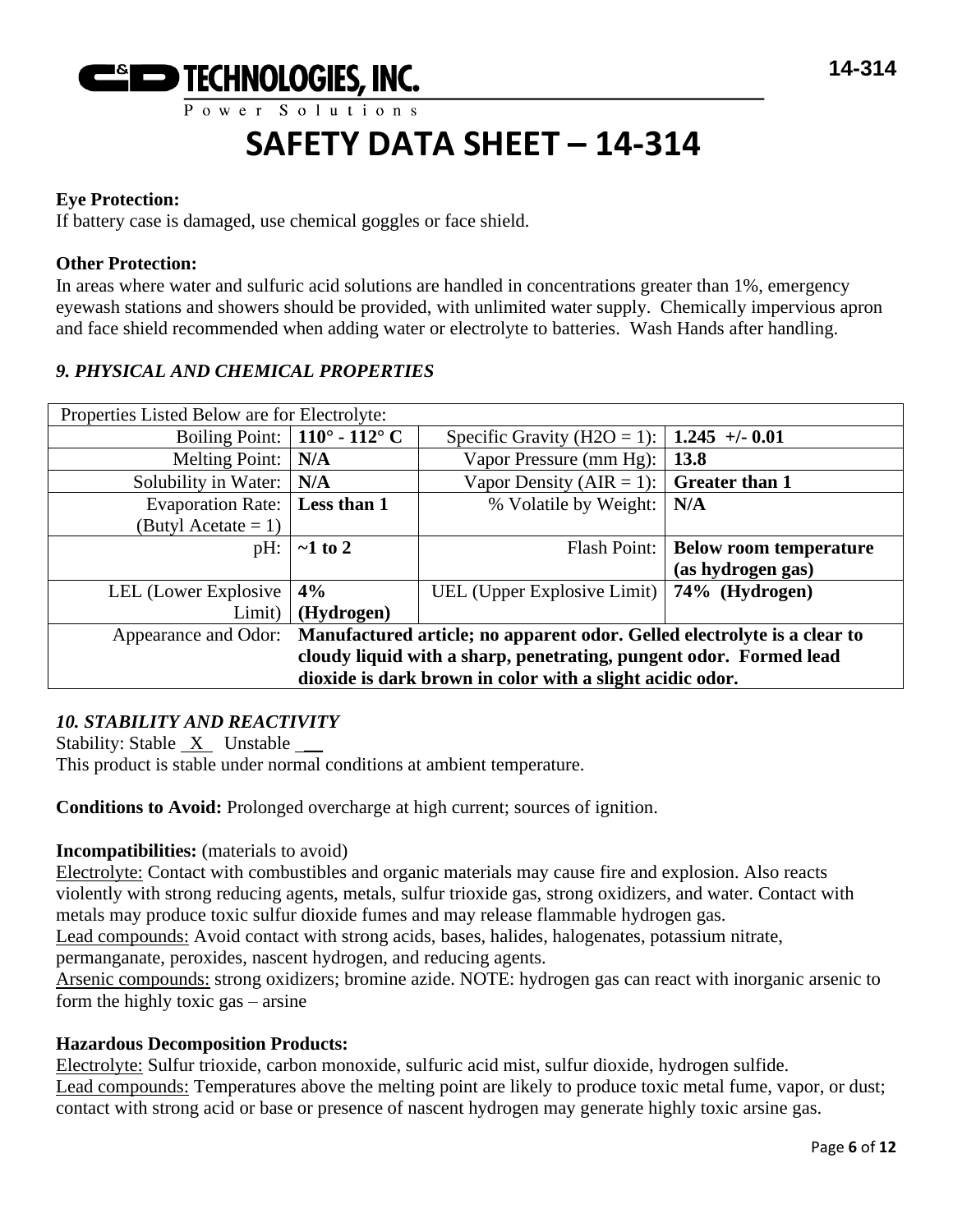

# **SAFETY DATA SHEET – 14-314**

#### **Hazardous Polymerization:**

Will not occur

# *11. TOXICOLOGICAL INFORMATION*

#### **Routes of Entry:**

Sulfuric Acid: Harmful by all routes of entry.

Lead Compounds: Hazardous exposure can occur only when product is heated, oxidized or otherwise processed or damaged to create dust, vapor or fume. The presence of nascent hydrogen may generate highly toxic arsine gas.

#### **Inhalation:**

Sulfuric Acid: Breathing of sulfuric acid vapors or mists may cause severe respiratory irritation. Lead Compounds: Inhalation of lead dust or fumes may cause irritation of upper respiratory tract and lungs.

#### **Ingestion:**

Sulfuric Acid: May cause severe irritation of mouth, throat, esophagus and stomach. Lead Compounds: Acute ingestion may cause abdominal pain, nausea, vomiting, diarrhea and severe cramping. This may lead rapidly to systemic toxicity and must be treated by a physician.

#### **Skin Contact:**

Sulfuric Acid: Severe irritation, burns and ulceration. Lead Compounds: Not absorbed through the skin. Arsenic compounds: Contact may cause dermatitis and skin hyperpigmentation

#### **Eye Contact:**

Sulfuric Acid: Severe irritation, burns, cornea damage, and blindness. Lead Compounds: May cause eye irritation.

#### **Effects of Overexposure - Acute:**

Sulfuric Acid: Severe skin irritation, damage to cornea, upper respiratory irritation. Lead Compounds: Symptoms of toxicity include headache, fatigue, abdominal pain, loss of appetite, muscular aches and weakness, sleep disturbances and irritability.

#### **Effects of Overexposure - Chronic:**

Sulfuric Acid: Possible erosion of tooth enamel, inflammation of nose, throat & bronchial tubes. Lead Compounds: Anemia; neuropathy, particularly of the motor nerves, with wrist drop; kidney damage; reproductive changes in males and females. Repeated exposure to lead and lead compounds in the workplace may result in nervous system toxicity. Some toxicologists report abnormal conduction velocities in persons with blood lead levels of 50 μg/100 ml or higher. Heavy lead exposure may result in central nervous system damage, encephalopathy and damage to the blood-forming (hematopoietic) tissues.

#### **Carcinogenicity:**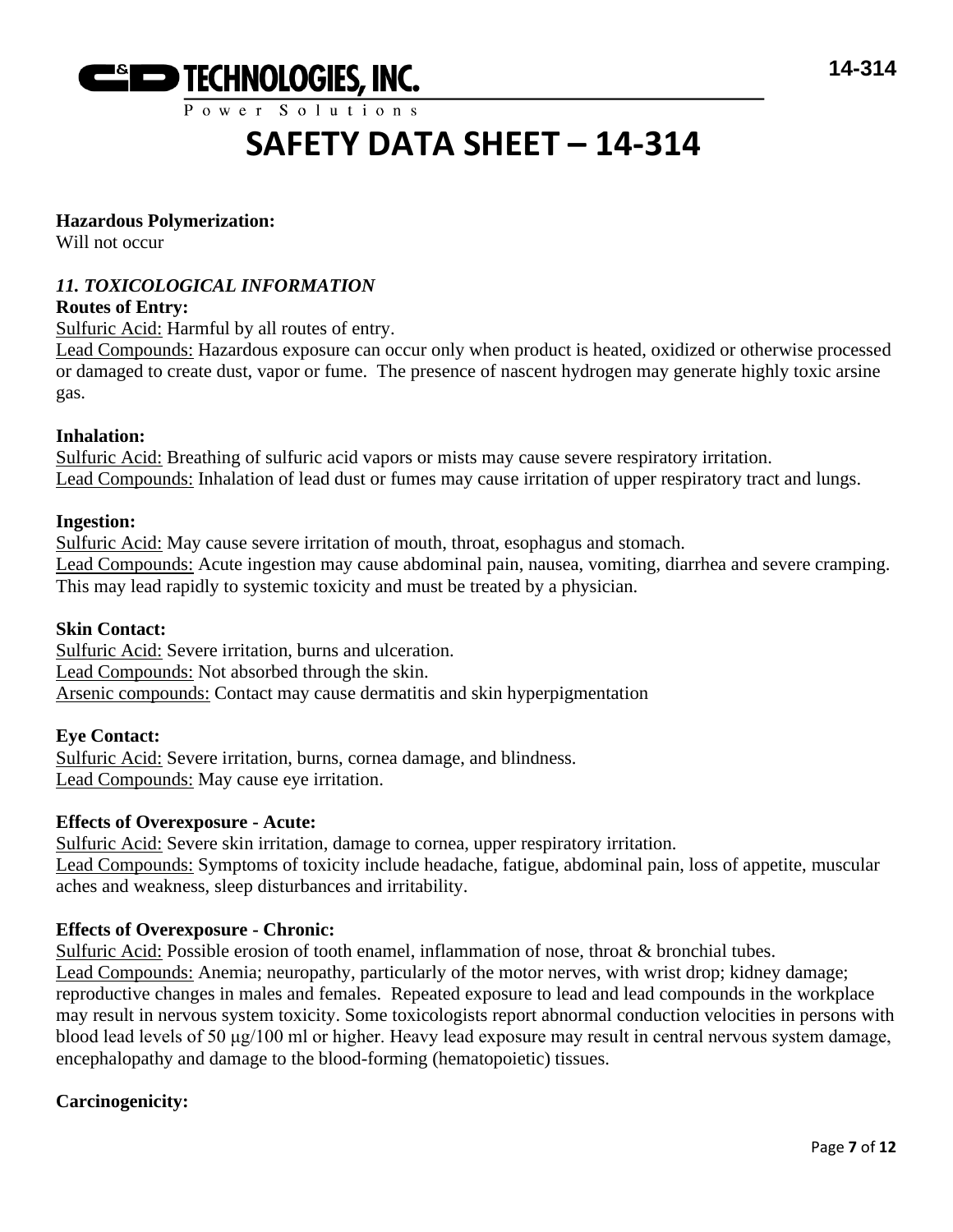

# **SAFETY DATA SHEET – 14-314**

Sulfuric Acid: The International Agency for Research on Cancer (IARC) has classified "strong inorganic acid mist containing sulfuric acid" as a Category I carcinogen, a substance that is carcinogenic to humans. This classification does not apply to liquid forms of sulfuric acid or sulfuric acid solutions contained within a battery. Inorganic acid mist (sulfuric acid mist) is not generated under normal use of this product. Misuse of the product, such as overcharging, may result in the generation of sulfuric acid mist.

Lead Compounds: Lead is listed as a 2B carcinogen, likely in animals at extreme doses. Proof of carcinogenicity in humans is lacking at present.

Arsenic: Listed by National Toxicology Program (NTP), International Agency for Research on Cancer (IARC), OSHA and NIOSH as a carcinogen only after prolonged exposure at high levels.

# **Medical Conditions Generally Aggravated by Exposure:**

Overexposure to sulfuric acid mist may cause lung damage and aggravate pulmonary conditions. Contact of sulfuric acid with skin may aggravate diseases such as eczema and contact dermatitis. Lead and its compounds can aggravate some forms of kidney, liver and neurologic diseases.

# **Acute Toxicity:**

Inhalation LD50: Electrolyte: LC50 rat: 375 mg/m3; LC50: guinea pig: 510 mg/m3 Elemental Lead: Acute Toxicity Point Estimate =  $4500$  ppmV (based on lead bullion)

Oral LD50: Electrolyte: rat: 2140 mg/kg Elemental lead: Acute Toxicity Estimate (ATE) = 500 mg/kg body weight (based on lead bullion)

# **Additional Health Data:**

All heavy metals, including the hazardous ingredients in this product, are taken into the body primarily by inhalation and ingestion. Most inhalation problems can be avoided by adequate precautions such as ventilation and respiratory protection covered in Section 8. Follow good personal hygiene to avoid inhalation and ingestion: wash hands, face, neck and arms thoroughly before eating, smoking or leaving the work site. Keep contaminated clothing out of non-contaminated areas, or wear cover clothing when in such areas. Restrict the use and presence of food, tobacco and cosmetics to non-contaminated areas. Work clothes and work equipment used in contaminated areas must remain in designated areas and never taken home or laundered with personal non-contaminated clothing. This product is intended for industrial use only and should be isolated from children and their environment.

The 19<sup>th</sup> Amendment to EC Directive 67/548/EEC classified lead compounds, but not lead in metal form, as possibly toxic to reproduction. Risk phrase 61: May cause harm to the unborn child, applies to lead compounds, especially soluble forms.

# *12. ECOLOGICAL INFORMATION*

**Environmental Fate:** lead is very persistent in soil and sediments. No data on environmental degradation. Mobility of metallic lead between ecological compartments is slow. Bioaccumulation of lead occurs in aquatic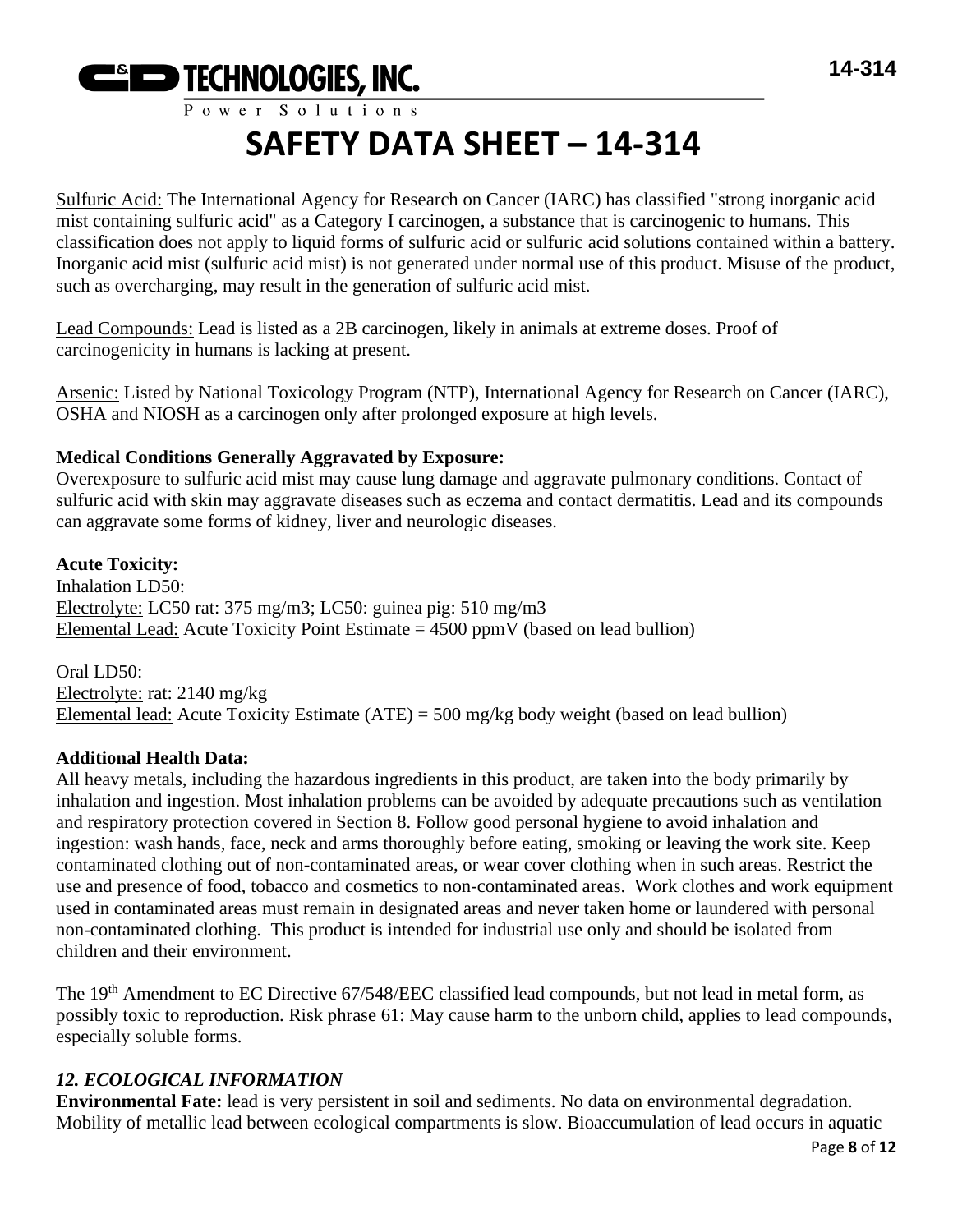

# **SAFETY DATA SHEET – 14-314**

and terrestrial animals and plants but little bioaccumulation occurs through the food chain. Most studies include lead compounds and not elemental lead.

# **Environmental Toxicity:** Aquatic Toxicity:

Sulfuric acid: 24-hr LC50, freshwater fish (Brachydanio rerio): 82 mg/L

96 hr- LOEC, freshwater fish (Cyprinus carpio): 22 mg/L

Lead: 48 hr LC50 (modeled for aquatic invertebrates): <1 mg/L, based on lead bullion

# **Additional Information**

- · No known effects on stratospheric ozone depletion.
- · Volatile organic compounds: 0% (by Volume)
- · Water Endangering Class (WGK): NA

# *13. DISPOSAL CONSIDERATIONS (UNITED STATES)*

Spent batteries: Send to secondary lead smelter for recycling. Spent lead-acid batteries are not regulated as hazardous waste when the requirements of 40 CFR Section 266.80 are met. Spilled sulfuric acid is a characteristic hazardous waste; EPA hazardous waste number D002 (corrosivity) and D008 (lead).

Electrolyte: Place neutralized slurry into sealed acid resistant containers and dispose of as hazardous waste, as applicable. Large water diluted spills, after neutralization and testing, should be managed in accordance with approved local, state, and federal requirements. Consult state environmental agency and/or federal EPA.

Following local, State/Provincial, and Federal/National regulations applicable to end-of-life characteristics will be the responsibility of the end-user.

# *14. TRANSPORT INFORMATION*

# **United States:**

Wet, non-spillable batteries do not need to be shipped and transported as fully-regulated Class 8 Corrosive hazardous materials / dangerous goods when tested, packaged and marked in accordance with the following regulations:

# **U.S. Hazardous Materials Regulations:** 49 CFR 173.159(f) and 49 CFR 173.159a

- The batteries are excepted from regulation if they have been tested in accordance with the vibration and pressure differential tests found in 49 CFR 173.159(f) and "rupture test" found at 49 CFR 173.159a;
- When offered for transport, the batteries must be protected against short circuits and securely packaged in accordance with 49 CFR 173.159a; and
- The batteries and outer packaging must be marked NON-SPILLABLE BATTERY or NON-SPILLABLE as required by 49 CFR 173.159a

**IATA Dangerous Goods Regulations:** Packing Instruction 872 and Special Provision A67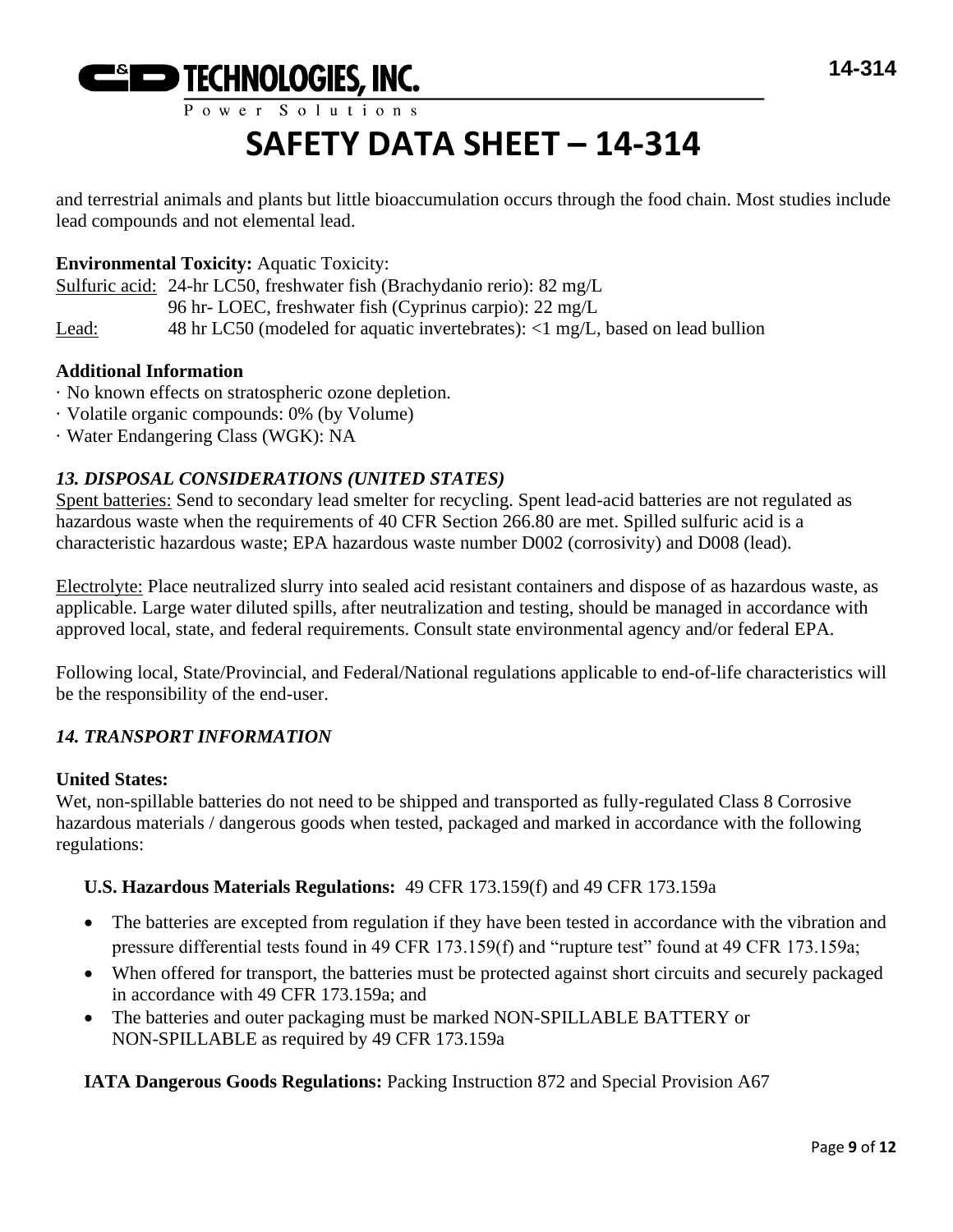**EGIO TECHNOLOGIES, INC.** 

# **SAFETY DATA SHEET – 14-314**

- The batteries are excepted from regulation if they have been tested in accordance with the vibration and pressure differential tests found in Packing Instruction 872 and "rupture test" found in Special Provision A67 of the International Air Transport Association (IATA) Dangerous Goods Regulations
- When offered for transport, the batteries must be protected against short circuits and securely packaged in accordance with Special Provision A67.
- The words "Not Restricted" and "Special Provision A67" must be included in the description of the substance on the Air Waybill when an Air Waybill is issued.

**IMDG Code:** Special Provision 238.1 and 238.2

- The batteries are excepted from regulation if they have been tested in accordance with the vibration and pressure differential tests and "rupture test" found in Special Provision 238.1 and 238.2.
- When offered for transport, the batteries must be protected against short circuits and securely packaged in accordance with Special Provision 238.1 and 238.2.

If the regulations listed above are not met, then Batteries, wet, nonspillable (UN2800) are regulated as Class 8 Corrosive hazardous materials / dangerous goods by the U.S. Department of Transportation (DOT) and international dangerous goods regulatory authorities pursuant to the IATA Dangerous Goods Regulations and IMDG Code.

# *15. REGULATORY INFORMATION*

# **UNITED STATES:**

# **EPCRA Sections 302, 304, 311 & 312**

Lead-acid batteries do **NOT** meet the OSHA definition of an "article" (US EPA, Oct. 1998). The lead and acid that compose these batteries must be included when determining the various thresholds for these EPCRA section regulations. The acid in lead-acid batteries is **Sulfuric Acid**, which is an Extremely Hazardous Substance (EHS). The following table outlines the applicable EPCRA Sections and their respective thresholds for **Sulfuric Acid**:

| <b>EPCRA Sections - Sulfuric Acid</b>             | <b>Thresholds</b>    |
|---------------------------------------------------|----------------------|
| 302 - Emergency Planning Notification             | $TPQ \ge 1,000$ lbs. |
| 304 - Emergency Release Notification              | $RQ \ge 1,000$ lbs.  |
| 311 - MSDS Reporting                              | *TPQ $\geq$ 500 lbs. |
| 312 - Chemical Inventory Reporting (i.e. Tier II) | *TPO > $500$ lbs.    |

**\*The reporting threshold for Sulfuric Acid is ≥ the designated TPQ or 500 lbs, whichever is less.**

The lead used in lead-acid batteries does not qualify for any OSHA or EPCRA exemptions. Lead is not an EHS, and the following table outlines the applicable EPCRA Sections and their respective thresholds for **lead**: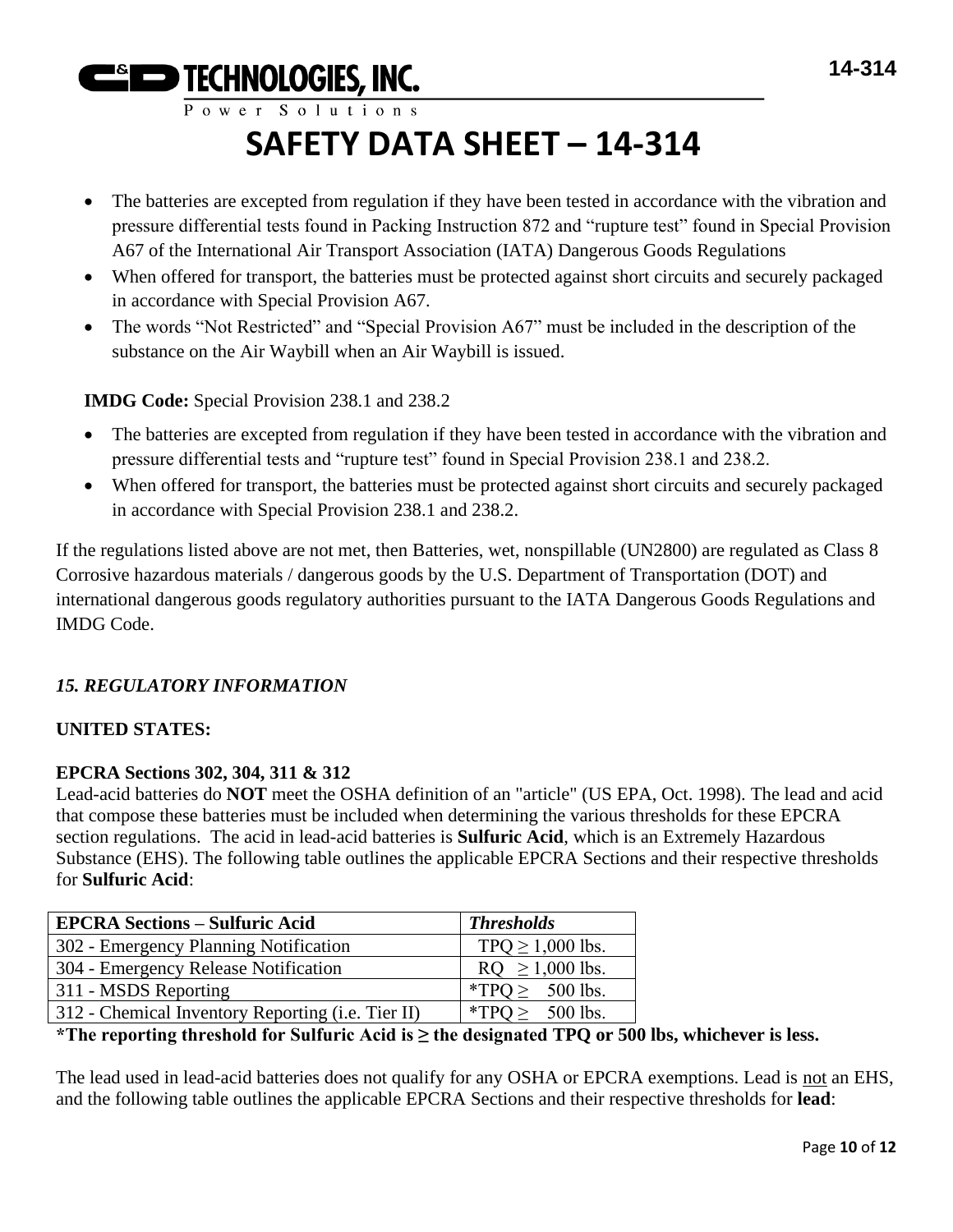

# **SAFETY DATA SHEET – 14-314**

| <b>EPCRA Sections - Lead</b>                      | <b>Thresholds</b>  |
|---------------------------------------------------|--------------------|
| 311 - MSDS Reporting                              | $\geq$ 10,000 lbs. |
| 312 - Chemical Inventory Reporting (i.e. Tier II) | $\geq$ 10,000 lbs. |

#### **EPCRA Section 313**

The reporting of lead and sulfuric acid (and their releases) in lead-acid batteries used in cars, trucks, most cranes, forklifts, locomotive engines, and aircraft for the purposes of EPCRA Section 313 is not required. Leadacid batteries used for these purposes are exempt for Section 313 reporting per the "Motor Vehicle Exemption." See page B-22 of the *U.S. EPA Guidance Document for Lead and Lead Compound Reporting under EPCRA Section 313* for additional information of this exemption.

#### **TSCA:**

TSCA Section 8b – Inventory Status: All chemicals comprising this product are either exempt or listed on the TSCA Inventory.

TSCA Section 12b (40 CFR Part 707.60(b)) No notice of export will be required for articles, except PCB articles, unless the Agency so requires in the context of individual section 5, 6, or 7 actions.

TSCA Section 13 (40 CFR Part 707.20): No import certification required (EPA 305-B-99-001, June 1999, Introduction to the Chemical Import Requirements of the Toxic Substances Control Act, Section IV.A)

**RCRA:** Spent Lead Acid Batteries are subject to streamlined handling requirements when managed in compliance with 40 CFR section 266.80 or 40 CFR part 273. Waste sulfuric acid is a characteristic hazardous waste; EPA hazardous waste number D002 (corrosivity) and D008 (lead).

#### **STATE REGULATIONS (US):**

#### \***Proposition 65 Warning**

**Battery posts, terminals and related accessories contain lead and lead compounds, chemicals known to the state of California to cause cancer and reproductive harm. Wash hands after handling.**

\*Battery companies not party to the 1999 consent judgment with Mateel Environmental Justice Foundation should include a Proposition 65 Warning that complies with the current version of Proposition 65.

#### **INTERNATIONAL REGULATIONS:**

Distribution into Quebec to follow Canadian Controlled Product Regulations (CPR) 24(1) and 24(2).

Distribution into the EU to follow applicable Directives to the Use, Import/Export of the product as-sold.

#### *16. OTHER INFORMATION*

NFPA Hazard Rating for sulfuric acid: Flammability (Red)  $= 0$ Health (Blue)  $=$  3